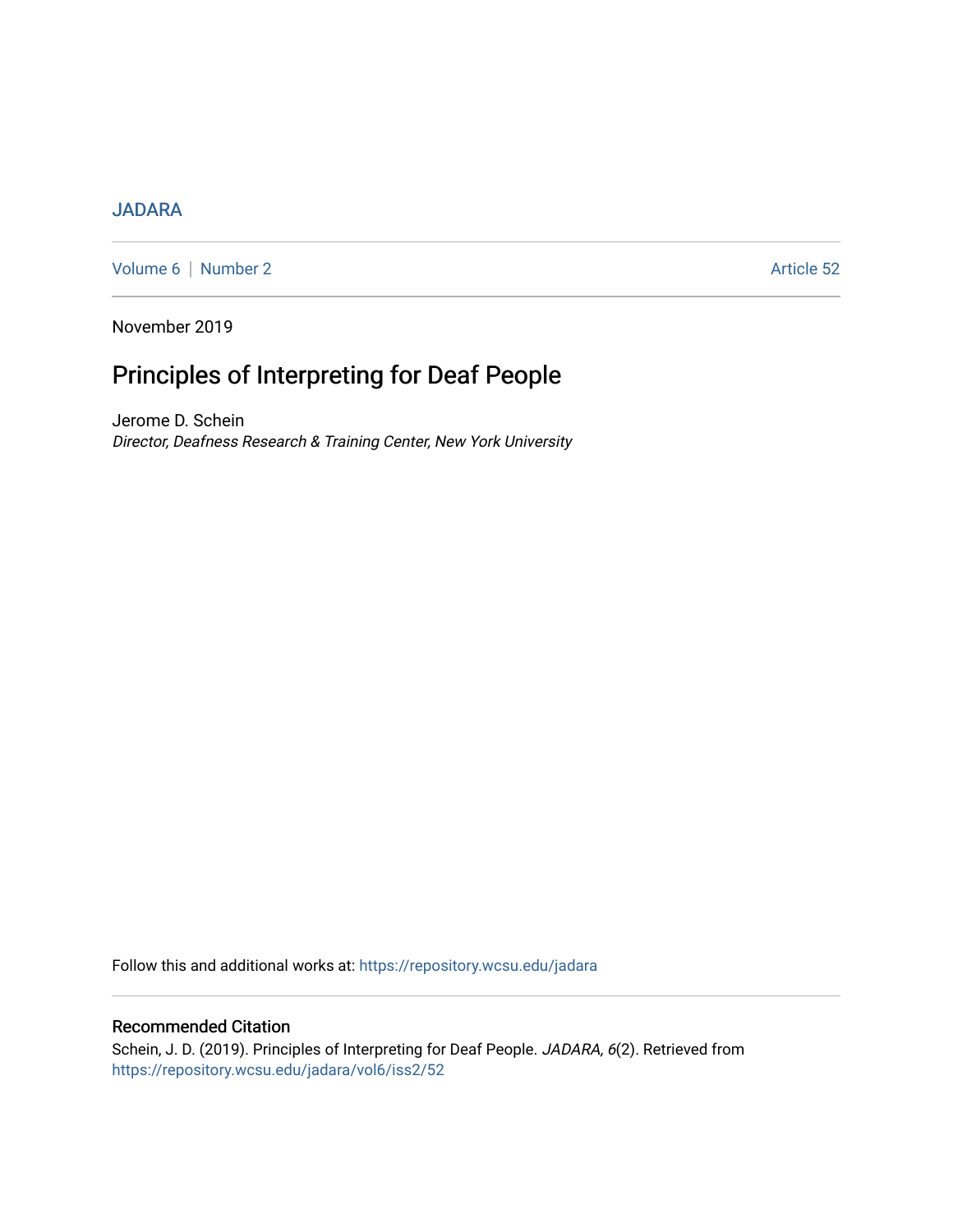# PRINCIPLES OF INTERPRETING FOR DEAF PEOPLE

## By JEROME D. SCHEIN, Ph.D., Director, Deafness Research & Training Center, New York University

During the Sixties interpreting took a great leap forward, from a favor granted by a few knowledgeable hearing people to a recognized right of deaf people performed by qualified persons. The establishment of the Registry of Interpreters for the Deaf institutionalized this significant change. Speaking at a workshop in 1964, Mr. Frederick Scheiber described the minimum requirements for interpreters: "They must be able to hear; they must be able to sign; they must be willing; and they must be available."<sup>1</sup>

In the past eight years many efforts have been made to improve upon the situation Mr. Schreiber described. Interpreting is now generally accepted as a valuable service, deserving monetary compensation. Here and there a few persons are devoting their full time to interpreting. Nationwide, however, a j critical shortage of interpreters exists. And there are few sustained, formal programs to develop and improve interpreting skills.

A number of years ago Dr. Lottie Riekehof, then with New York University's Deafness Research & Training Center, began a series of workshops aimed at developing an interpreter curriculum. After Dr. Riekehof left to become Dean of Women at Gallaudet College, the task of bringing the program to fruition fell to Mrs. Carol Tipton, Mr. Martin Sternberg and myself. Last Fall we held a meeting with Mr. Emil Ladner, Executive Director of the Registry of Interpreters for the Deaf (RID), Mr. Albert Pimentel, former head of RID, Mr. Terrence O'Rourke, head of the Communicative Skills Program of the National Association of the Deaf, and Dr. Riekehof. We agreed upon the necessity for a course on principles of interpreting.

Participants in the course would be expected to already have proficiency in manual communication. We saw no need to duplicate the

1

Published by WestCollections: digitalcommons@wcsu, 1972

 $^{\overline{1}}$ Frederick Schreiber. Address. Workshop on Interpreting for the Deaf, June 14-17, 1964. Ball State Teachers College, Muncie, Indiana, page 35.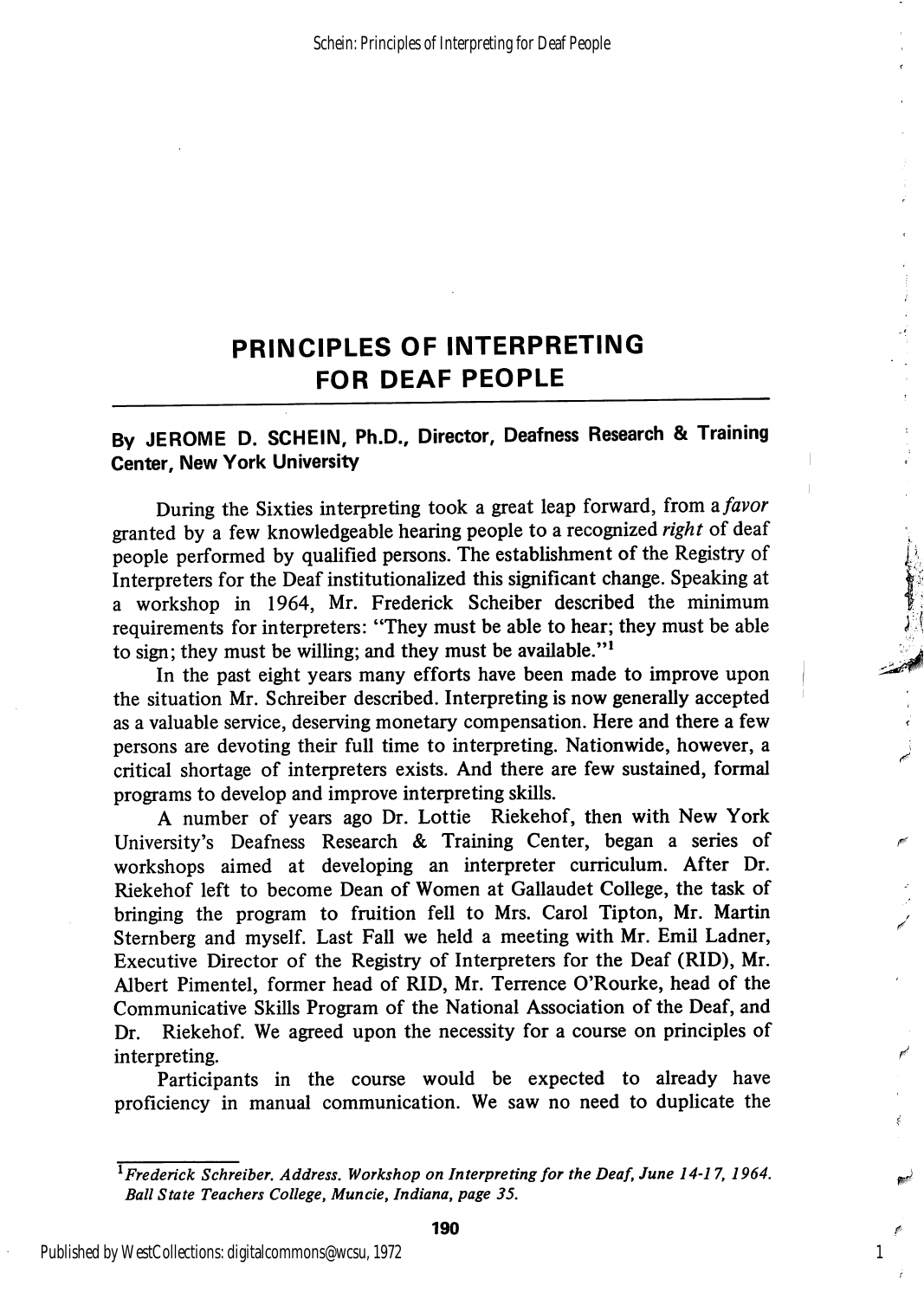#### *JADARA, Vol. 6, No. 2 [1972], Art. 52*

### PRINCIPLES OF INTERPRETING FOR DEAF PEOPLE

extensive efforts now underway in teaching manual communications.<sup>2</sup> (As a matter of fact, New York University also has had for several years a two-course sequence, including a laboratory section, to develop proficiency in communicating with deaf persons.) Instead, the new course we planned would prepare people who could sign to become interpreters. So, in January of this year, we began to field test ideas we had put together about interpreter training.

The organization of the course can be conceived as a large circle surrounding a group of smaller circles (see Figure 1). The outer ring contains



# DEAFNESS RESEARCH & TRAINING CENTER NEW YORK UNIVERSITY

 $\overline{c_{\textit{Commnicative}}$  Skills Program, National Association of the Deaf, 814 Thayer Avenue, Silver Spring, Maryland 20910.

L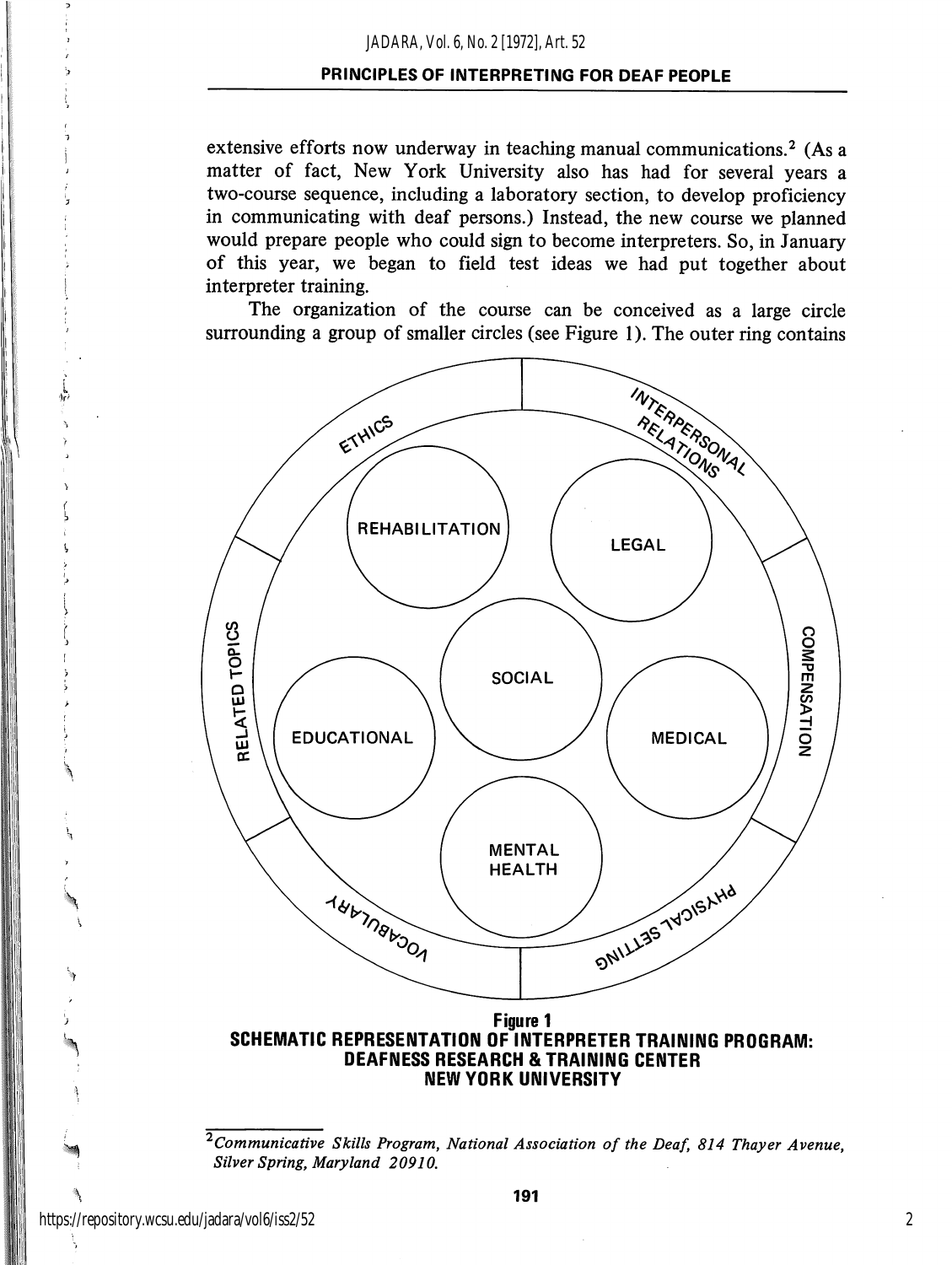## PRINCIPLES OF INTERPRETING FOR DEAF PEOPLE

the principles in a relatively abstract form. Each of the smaller circles repeats the abstract principles as applied to relatively concrete areas of interpreting. Let me be specific.

The first principles concerning ethics and general deportment. Not very much attention has been given in the literature to this topic, probably because so many interpreters were associated with church groups and their exemplary behavior was taken for granted. But there are many borderline problems, involving protection of confidentiality, self-seeking efforts by interpreters, paternalistic attitudes and practices, and much more. In dealing with these problems we sought diverse points of view. We recognize that the RID itself has not taken a definitive position on many of the issues which arose in our discussions. Our aim has been to open these issues to discussion, looking forward to the time when the RID will set forth policies covering each of the issues.

A closely related second area is that of client-interpreter relations. Here we are concerned with the role of the interpreter—Is he also a tutor, friend, legal counsel, vocational-guidance expert, etc.? — as well as with rapport. Like the ethical and behavioral problems, the questions surrounding the relationship between the deaf person and the interpreter do not seem to have been widely discussed in the past. We found many intriguing points of difference, not only among interpreters but also, among deaf persons. Interpreters may be regarded as "only a pair of hands and ears" or as advocates, instructors, and social companions, in addition to being interpreters.

The questions dealing with compensation were not too bothersome. The majority of deaf persons now accept the idea that interpreters are paid for service. That is not to say that problems do not arise, but rather that there was general agreement on how these matters should be resolved.

Moving away from the interpersonal relations, management of the setting came next. The recent monograph edited by Dr. Glenn Lloyd<sup>3</sup> provided some good material for discussion. Interpreters are either already alert to lighting problems and their own positioning with respect to speaker and audience, or quick to learn these points. A good deal of discussion did develop as to who should be responsible for making adequate arrangements. You will grasp the direction of these debates from the proposal by one participant that interpreters carry a kit containing spotlights, a box to stand on, and other paraphernalia often needed to make the interpreter visible to the audience.

Vocabulary, or more properly, correct signs captured less attention than it seems to have attracted in other workshops. The many new dictionaries of signs are helping to standardize the language. Tolerance for new signs is growing. There was also general recognition of the necessity for

 $3$ Lloyd, Glenn T. (Ed.) Guidelines for Effective Participation of Deaf Persons in Professional Meetings. Knoxville, Tennessee: University of Tennessee, 1971.